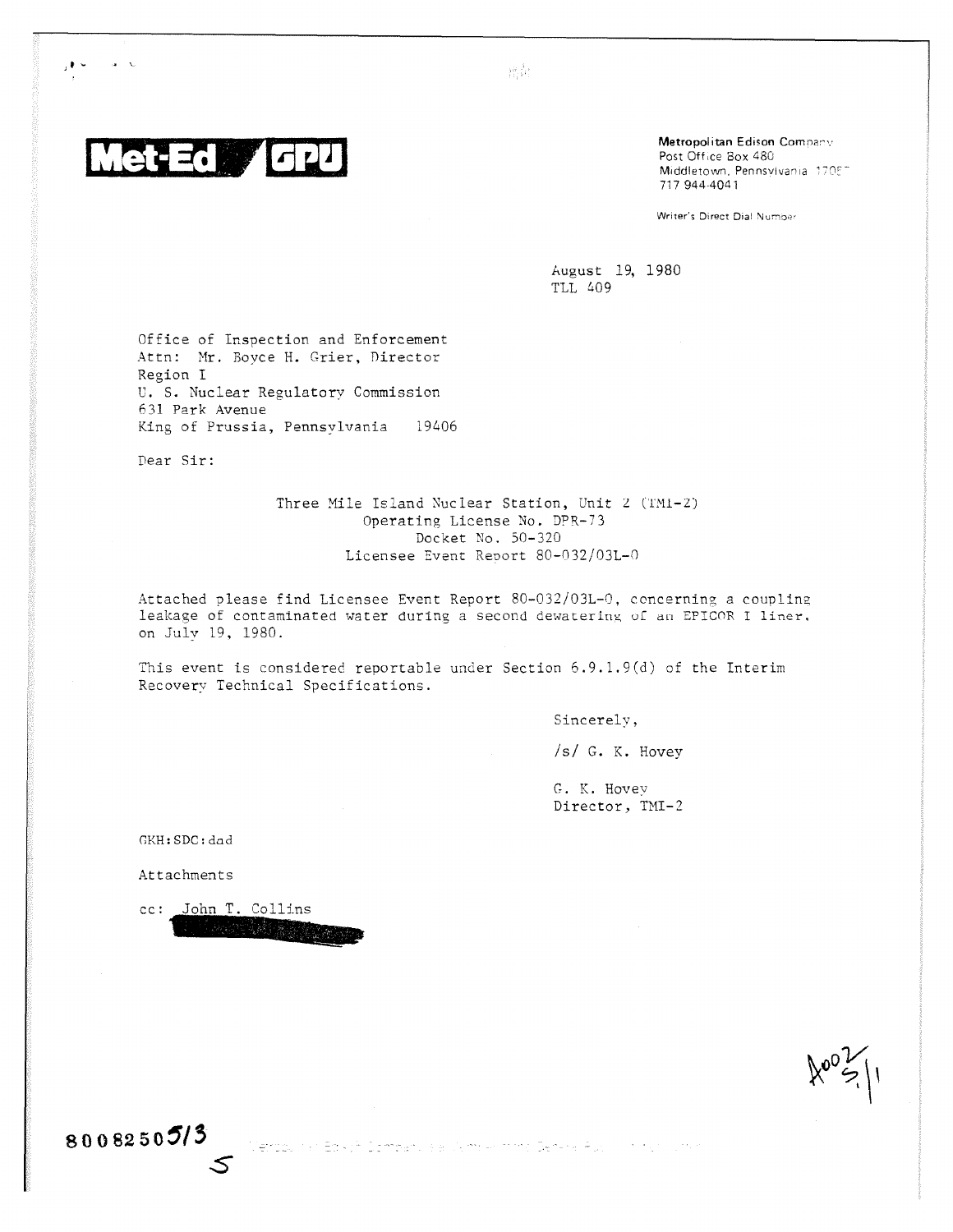| <b>NRC FORM 366</b>          | Attachment 1<br>409<br>TT T<br>U.S. NUCLEAR REGULATORY COMMISSION                                                                                                                                                                                                                                  |
|------------------------------|----------------------------------------------------------------------------------------------------------------------------------------------------------------------------------------------------------------------------------------------------------------------------------------------------|
| (7.77)                       | LICENSEE EVENT REPORT                                                                                                                                                                                                                                                                              |
|                              | IPLEASE PRINT OR TYPE ALL REQUIRED INFORMATIONI<br>CONTROL BLOCK:<br>$\mathcal{A}$                                                                                                                                                                                                                 |
|                              | 00000<br>0 <br>0 (1)<br><b>LICENSE NUMBE</b>                                                                                                                                                                                                                                                       |
| CON'T<br>$0$   1             | REPORT<br>$0   0   0   3   2   0$ (7   0   7   1   9   8   0<br>(8)<br>L (6)<br>SOURCE<br><b>EVENT DATE</b><br><b>DOCKET NUMBER</b><br>EVENT DESCRIPTION AND PROBABLE CONSEQUENCES (10)                                                                                                            |
| 0 <sup>12</sup>              | On July 19, 1980, while re-dewatering an EPICOR I liner, a leak of radioactive                                                                                                                                                                                                                     |
| $0$ $1$                      | liquid was discovered at a coupling between the two lengths of hose used for dewat-<br>About                                                                                                                                                                                                       |
| $\boldsymbol{A}$<br>$\circ$  | ering. Approx+ 0.001 Ci of radioactive material leaked onto the ground in the EPICOR                                                                                                                                                                                                               |
| 5.<br>$\mathbf{O}$           | I shield storage area. Upon discovery, the system was secured, surveys taken, and<br>in Alle Core                                                                                                                                                                                                  |
| $\circ$<br>6                 | initiated. Virtually 100% of the radioactive material was recovered by re-<br>decon1                                                                                                                                                                                                               |
| $^{\circ}$<br>$\overline{7}$ | moval of the contaminated soil. There was no measurable increase in radiation levels                                                                                                                                                                                                               |
| $0$   $8$                    | on/offsite except locally; therefore, there was no impact on health of the public.                                                                                                                                                                                                                 |
| 9.<br>0.                     | соме<br><b>SYSTEM</b><br>CAUSE<br>CAUSE<br>VALVE<br>CODE<br>COMPONENT CODE<br><b>SUBCOCE</b><br><b>SUBCODE</b><br>CODE<br><b>SUBCODE</b><br>X<br>(16<br>X<br>(13)<br>(15<br>X.                                                                                                                     |
|                              | REVISION<br>QODURRENCE<br>REPORT<br><b>SEQUENTIAL</b><br>CODE<br>∾PE<br>NO<br>REPORT NO<br>LEBIRO   EVENT YEAR<br>0<br>REPORT<br>$\Omega$<br>NUMBER                                                                                                                                                |
|                              | COMPONENT<br>PRIME COMP<br><b>ACTION</b><br><b>FUTURE</b><br>NPRD-4<br>ATTACHMENT<br>SHUTDOWN<br>(22)<br>FORM SUB.<br><b>ACTION</b><br>⊸⊜URS<br>SUPPLIER<br>TAKEN<br>ON PLANT<br><b>METHOD</b><br>$\sqrt{0}$<br>0   0<br>(23)<br>(21)<br>Υ<br>(25)<br>CAUSE DESCRIPTION AND CORRECTIVE ACTIONS (27 |
| $\circ$                      | The leak was due to the worn mating surfaces of the Quick Release Coupling which no<br>4 ha                                                                                                                                                                                                        |
|                              | longer formed a tight seal when engaged. Requirements for a single length of hose be                                                                                                                                                                                                               |
| $\overline{2}$               | jused, the couplings be inspected before engagement and after, and that the system                                                                                                                                                                                                                 |
| 3                            | be walked down periodically during operation have been initiated and are being in-                                                                                                                                                                                                                 |
| $\overline{a}$               | corporated into the appropriate procedure.                                                                                                                                                                                                                                                         |
| 5.                           | <b>FACILITY</b><br>STATUS<br>METHOD OF<br>(30)<br>(32)<br><b><i>SPOWER</i></b><br>DISCOVERY DESCRIPTION<br><b>RISTATUS</b><br>$(3i)$ HP Technician Observation<br>Recovery Mode<br>$\overline{0}$<br>0<br>(28)<br>U.<br>(29)I<br>A<br>ЗC<br>44<br>10<br>45<br>46<br>17                             |
| 6                            | CONTENT<br><b>ACTIVITY</b><br>AMOUNT OF ACTIVITY (35)<br>LOCATION OF RELEASE (36)<br>RELEASED_OF HELEASE<br>0.001 Ci total<br>(33)<br>hose to ground - external to structures<br>١C                                                                                                                |
|                              | PERSONNEL EXPOSURES<br>OESCRIPTION (39)<br><b>NUMBER</b><br>TYPE<br>N/A<br>0<br>0<br>0<br>Z<br>.38)<br>13<br>4ti                                                                                                                                                                                   |
|                              | PERSONNEL INJURIES<br>DESCRIPTION <sup>(41)</sup><br>NUMBER<br>N/A<br>$0 \mid (40$<br>0.<br>9<br>$\mathbf{1}$                                                                                                                                                                                      |
| 9                            | LOSS OF OR DAMAGE TO FACILITY<br>(43)<br>TYPE<br><b>DESCRIPTION</b><br>N/A<br>$Z \sim 2$<br>١Q                                                                                                                                                                                                     |
|                              | PUBLICITY<br>NRC USE 774, 7<br>DESCRIPTION <sup>(45)</sup>                                                                                                                                                                                                                                         |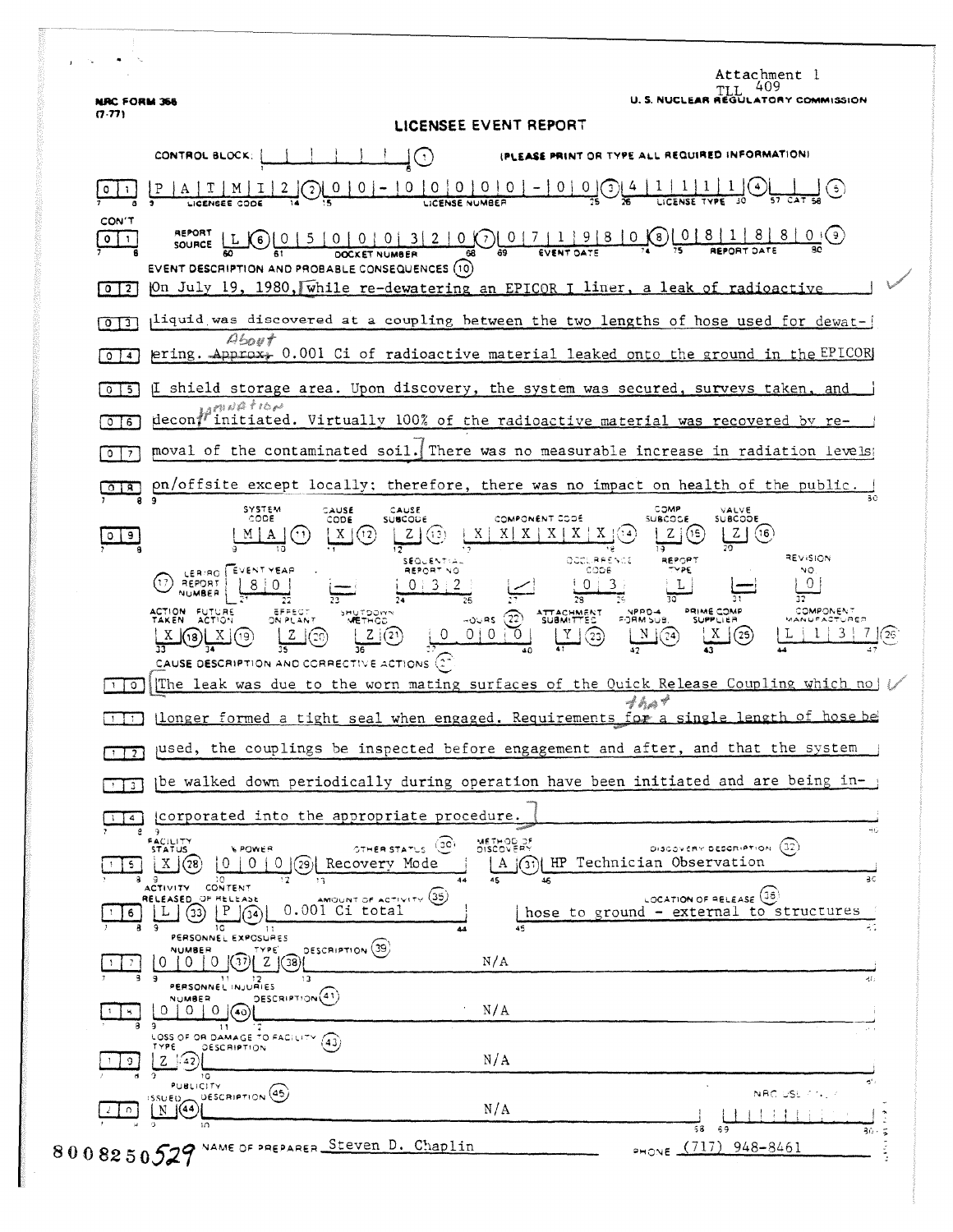Attachment 2 TLL 409

# LICENSEE EVENT REPORT NARRATIVE REPORT  $TM-2$

# LER 80-032/03L-0 EVENT DATE - July 19, 1980

### I. EXPLANATION OF OCCURRENCE

On July 19, 1980, at 0615, contractor operators lined up an EPICOR I P-3 liner for re-dewatering using OP1104-29X. The liner, in its handling shield, was in the EPICOR I shield storage area and was lined up using two lengths of hose with Quick Release Couplings. At 0720, the pump was started to dewater the liner. At 0730, while entering the area in preparation to replace the cask cover, a HP technician observed a leak from the coupling between the two hoses used for dewatering. An oblong area, 2 feet by 4 feet, on the ground under the connection was wetted by the leak. The dewatering pump was immediately secured and the line blown dry. Unit 2 HP responded to the leak and obtained dose rates and samples. The contaminated ground was covered with plastic and the area secured until a Radiation Work Permit (RWP) could be generated to decontaminate the area.

The leak occurred over a  $1\frac{1}{4}$  hour period. It was not discovered earlier because once the personnel complete their specific task(s) within the shield area, they exit and the area is secured by HP technicians. The leak was approximately 70 feet within the secured area and could not be easily identified from outside the area.

Surveys indicated dose rates on the spill were 480 mrad/hour  $\beta^-$  and 30 mrad/ hour  $\gamma$ . Airborne samples in the immediate area were initially 1.4E<sup>-9</sup> uCi/ml and decreased to  $3.6E^{-10}$  µCi/ml by 1230. Soil samples for isotopic analysis were taken of the spill before, during, and after decontamination. Based on the soil and air sampling, it was determined that approximately 0.001 Ci of radioactive material was released to the ground.

No measurable change in radioactivity levels was observed either on or offsite except in the immediate vicinity of the leakage. Therefore, there existed no hazard to the health and safety of the public.

#### $11.$ CAUSE OF THE OCCURRENCE

The leak was due to the quick release coupling's worn mating surfaces which no longer formed a tight seal when engaged.

# III. CIRCUMSTANCES SURROUNDING THE OCCURRENCE

At the time of the occurrence, the Unit 2 facility was in a long-term cold shutdown state. The reactor decay heat was being removed via natural circulation to the "A" steam generator which is operating in a 'steaming' mode. Throughout the event, there was no Loss of Natural Circulation heat removal in the RCS System.